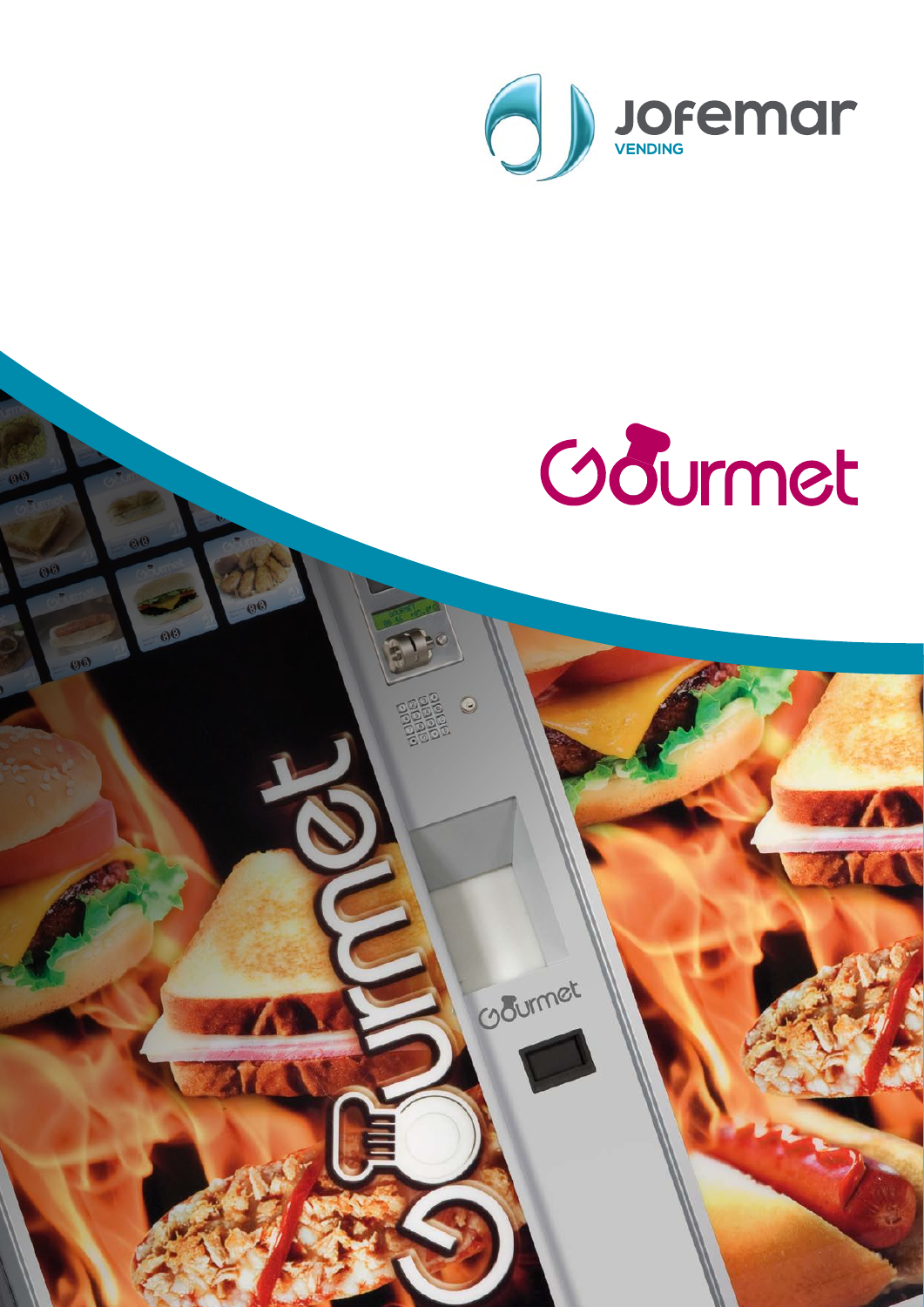







BANKNOTE AND COIN MECHANISM PAYMENT **SYSTEMS** 



The Gourmet vending machine is an end-to-end solution to vend all types of hot food plates. It is ideal for group canteens and dining halls. Features an innovative heating module that allows offering pizza, hamburgers, sandwiches, pre-cooked meals and other baked products, as well as soft drinks and cold products. Additionally, the heating time can be programmed by the individual product, so it guarantees the best consumable conditions.

The Gourmet vending machine solution equips all the Jofemar technological innovations to optimise stock, control expiration dates, manage sales and improve business and operator profitability.

## FEATURES

- Flexible channel, selections and price programming: allows to link several channels to a single selection with alternate dispensing.
- Back-lit front advertisement panel.
- Automatic detection of existing channels.
- Health timer to prevent selling out-of-date products. Programmable expiration date by selection or channel.
- Programmable electronic temperature control under 5°C.
- FIFO (First In First Out) System. Continues renewal with the freshest product. Product dispensing according to loading order.
- LCD display with direct status and programming messages.
- Smart control of the mechanisms position with photocells. Ensures correct vend and position control.
- Continuous performance self-testing with message display: rebuildable automatically and by programming.
- Two RS232 outputs to capture data, programme and connect accessories.
- Robust vandal-proof keyboard.
- Horizontal product delivery channels with pushers and width product adapters (adjustment does not require tools).
- Product expiration date programming.

### **STRUCTURE**

- High-capacity cash box with lock.
- Modular cabinet structure.
- Especially designed anti-theft lock.
- Treatment against metal corrosion and thermoretractable powdered paint.
- Crowbar resistance closing and three anchor points, with security lock and vandal-proof strip.

### CREDIT MANAGEMENT

• Innovative Jofemar coin mechanism with five return tubes for up to five different coin values, Jofemar coin validator with the most reliable fraud-prevention systems.

### PROGRAMMING

- General on site programming through the machine's keyboard and the LCD screen messages.
- Hand held programming terminal with machine cloning
- and database work features. • Data storage and stock control and accounting.

### HEATING MODULE

- Double magnetron product heating system.
- Heating times individually programmable for each product selection.
- Maximum sizes of products to be heated: 180 x 228 x 208 mm

### **OPTIONS**

- Banknote reader.
- Jofemar J130 card/key reader or any card reader that uses the MDB protocol.
- Telemetry by GSM or GPRS modem using J-Suite.

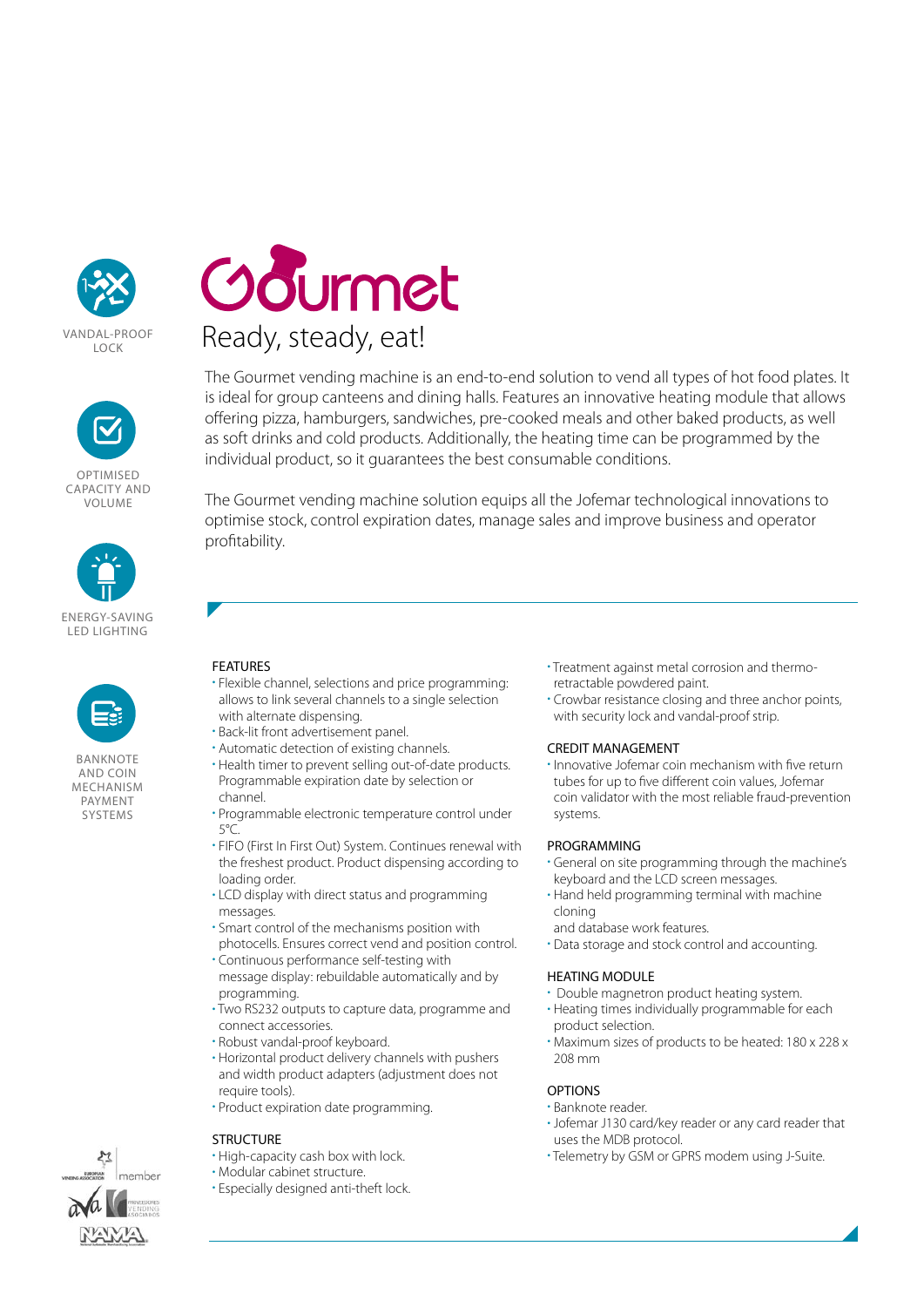



|                           | <b>GOURMET</b>            |
|---------------------------|---------------------------|
| Temperature               | Under 5°C                 |
| Maximum capacity          | 11 trays of               |
|                           | up to 5 channels          |
| Flevator                  | Yes                       |
| Selections                | Numeric keyboard          |
| Illuminated               | 1,699 x 720 mm            |
| advertisement             |                           |
| Size                      | 1,834 x 954 x 920 mm      |
| Weight                    | 450 kg depending on setup |
| Energy supply             | 230 V, 50 Hz*             |
| Cooling unit              | CFC-free R-134a           |
| Maximum power             | 2,800 watts only          |
| used                      | during baking.            |
| *Check for other voltages |                           |







HEALTH TIMER: EXPIRATION PROGRAMMING BY TEMPERATURE PRODUCT DELIVERY DETECTION **PHOTOCELLS** 

ELEVATOR



EXPIRATION PROGRAMMING

> A versatile machine that delivers pre-cooked meals, pizzas, sandwiches and baked products, as well as soft drinks and cold products.